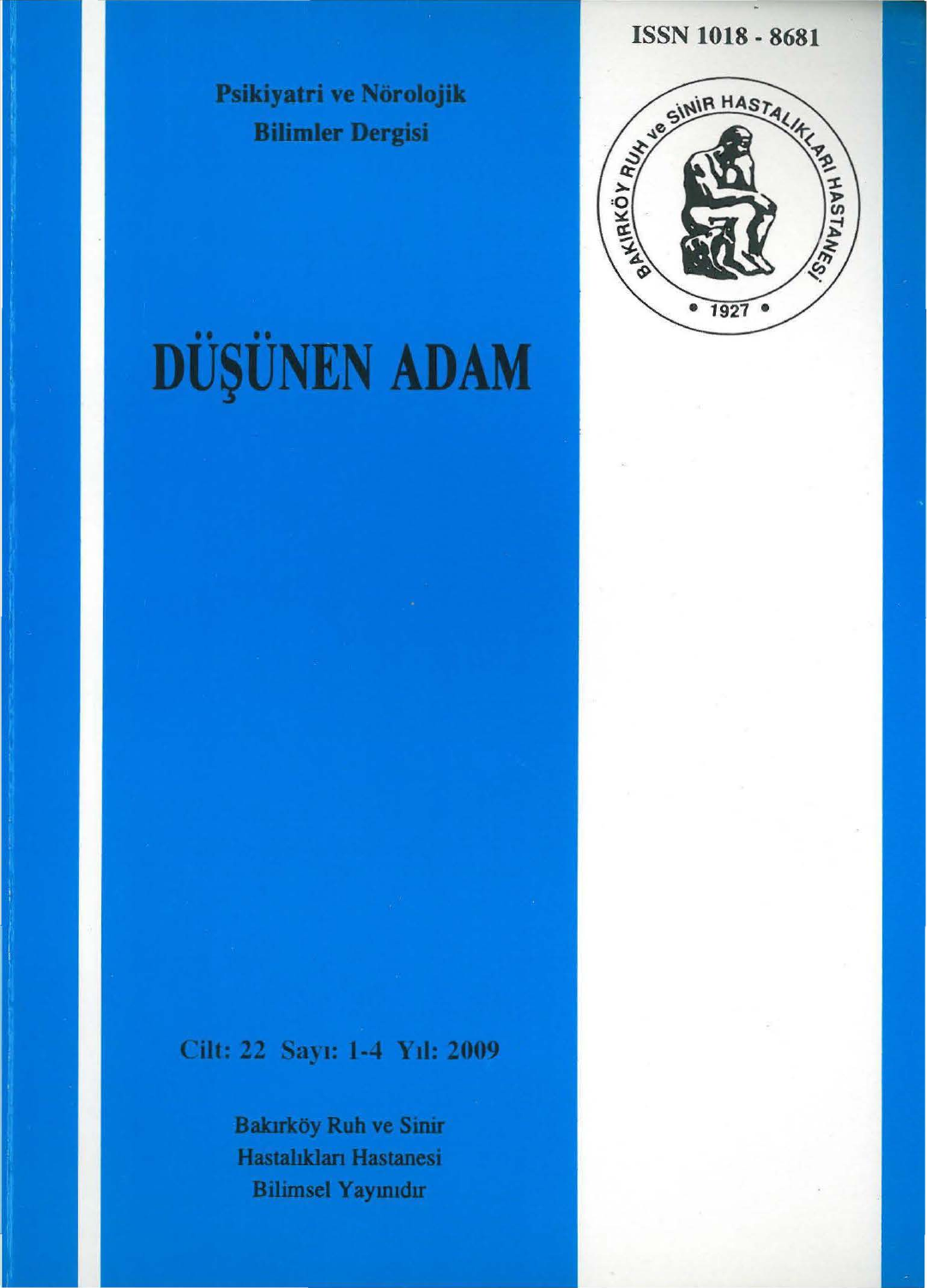# $\overline{D}$ ÜŞÜNEN ADAM

## **Dergisi**

Psikiyatri ve Nörolojik Bilimler Dergisi *The Journal of Psychiatry and Neurological Sciences* .

**Cilt 22, Say• 1·4, Mart-Arahk 2009 /Volume 22, Number 1-4, March-December 2009** 

Düşünen Adam Proquest Veri tabanında indekslenmektedir.

Bu dergi Acid Free (Alkali) kağıda basılmaktadır. / This journal is printed on Acid-Free paper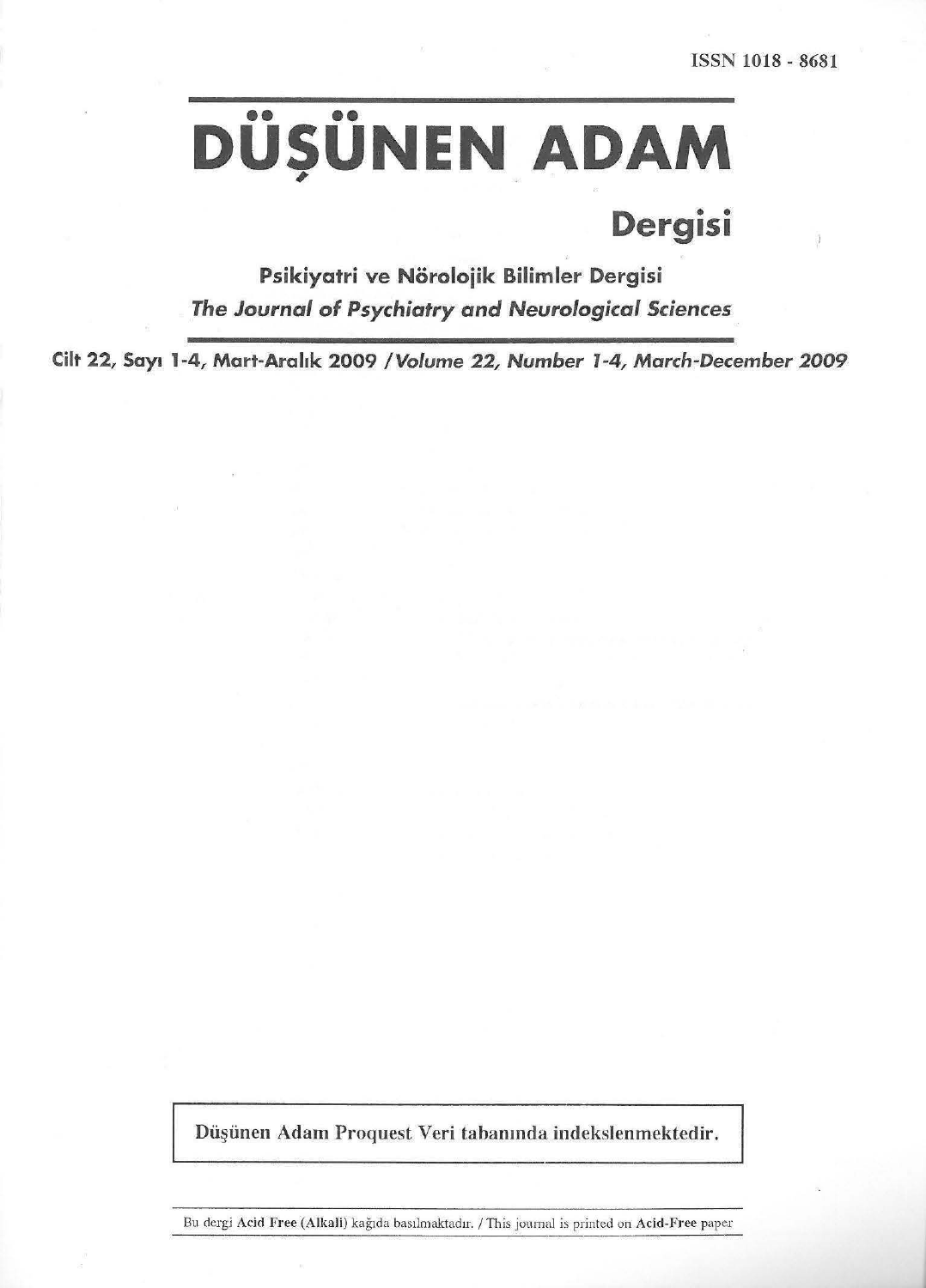# DÜŞÜNEN ADAM **Dergisi**

#### Psikiyatri ve Nörolojik Bilimler Dergisi *The Journal of Psychiatry and Neurological Sciences*

Cilt 22, Say• 1-4, Mart-Arahk 2009 I *Volume 22, Number* J -4, *March-December 2009* 

| Danışma Kurulu / Advisory Board                                                                                                                                                                                                                                                                                                                                                                                                                                                                                                                                |                                                                                                                                                                                                                                                                                                                                                                                                                                                      | Sahibi / Owner<br>Dr. Medaim Yanık                                                                                                                                                                                                                                                                  |
|----------------------------------------------------------------------------------------------------------------------------------------------------------------------------------------------------------------------------------------------------------------------------------------------------------------------------------------------------------------------------------------------------------------------------------------------------------------------------------------------------------------------------------------------------------------|------------------------------------------------------------------------------------------------------------------------------------------------------------------------------------------------------------------------------------------------------------------------------------------------------------------------------------------------------------------------------------------------------------------------------------------------------|-----------------------------------------------------------------------------------------------------------------------------------------------------------------------------------------------------------------------------------------------------------------------------------------------------|
| Dr. Ercan Abay<br>Dr. Ziya Akar<br>Dr. Asena Akdemir<br>Dr. Tamer Aker<br>Dr. Tunç Alkın                                                                                                                                                                                                                                                                                                                                                                                                                                                                       | Dr. Oğuz Karamustafalıoğlu<br>Dr. Sibel Karşıdağ<br>Dr. Dursun Kırbaş<br>Dr. Talat Kırış<br>Dr. Selçuk Kırlı<br>Dr. Reşit Kükürt<br>Dr. Fulya Maner<br>Dr. Timuçin Oral<br>Dr. Kültegin Ögel<br>Dr. Emin Onder<br>Dr. Salih Yaşar Özden<br>Dr. Sibel Ozekmekçi<br>Dr. Feriha Ozer<br>Dr. Şeref Özer<br>Dr. Güliz Özgen<br>Dr. Nezih Özkan<br>Dr. Çiğdem Özkara<br>Dr. Nurgül Özpoyraz<br>Dr. Necmettin Pamir                                         | Yayın Yönetmenleri / Editor in Chief<br>Dr. Nihat Alpay<br>Dr. Hüsnü Erkmen                                                                                                                                                                                                                         |
| Dr. Latif Alpkan<br>Dr. Köksal Alptekin<br>Dr. Behiye Alyanak<br>Dr. Zehra Arıkan                                                                                                                                                                                                                                                                                                                                                                                                                                                                              |                                                                                                                                                                                                                                                                                                                                                                                                                                                      | Yayın Yönetmeni Yardımcısı / Associate Editor<br>Dr. Lut Tamam                                                                                                                                                                                                                                      |
| Dr. Rüstem Aşkın<br>Dr. Dilek Ataklı<br>Dr. Turan Atay<br>Dr. Göksel Bakaç                                                                                                                                                                                                                                                                                                                                                                                                                                                                                     |                                                                                                                                                                                                                                                                                                                                                                                                                                                      | Istatistik Editörü / Statistical Editor<br>Dr. Serhat Çıtak                                                                                                                                                                                                                                         |
| Dr. İbrahim Balcıoğlu<br>Dr. Sevim Baybaş<br>Dr. Zafer Berkman<br>Dr. Turgay Bilge<br>Dr. Sunar Birsöz<br>Dr. Mustafa Bozboğa                                                                                                                                                                                                                                                                                                                                                                                                                                  |                                                                                                                                                                                                                                                                                                                                                                                                                                                      | Yayın Kurulu / Editorial Board<br>Dr. M. Emin Ceylan<br>Dr. Baki Arpacı<br>Dr. Murat Taşkın                                                                                                                                                                                                         |
| Dr. Duran Çakmak<br>Dr. Armağan Samancı<br>Dr. Ali Rıza Çeliker<br>Dr. Haluk Savaş<br>Dr. Mesut Çetin<br>Dr. Kemal Sayar<br>Dr. Ayşen Esen Danacı<br>Dr. Mustafa Sercan<br>Dr. Türkay Demir<br>Dr. Aysun Soysal<br>Dr. Nesrin Dilbaz<br>Dr. Defne Tamar<br>Dr. Orhan Doğan<br>Dr. Ertan Tezcan<br>Dr. Kerem Doksat<br>Dr. Halil Toplamaoğlu<br>Dr. Alaattin Duran<br>Dr. Musa Tosun<br>Dr. Nezih Eradamlar<br>Dr. Raşit Tükel<br>Dr. Sahap Erkoç<br>Dr. Ahmet Türkcan<br>Dr. Nalan Ertaş Kayrak<br>Dr. Solmaz Türkcan<br>Dr. Cüneyt Evren<br>Dr. Nuray Türksoy | Dergide yer alan yazılardan ve aktarılan görüşlerden<br>yazarlar sorumludur.<br>Papers and the opinions in the Journal are the<br>responsibility of the authors.<br>Mart, Haziran, Eylül ve Aralık aylarında yılda dört sayı<br>olarak yayınlanan; tıbbi, bilimsel bir dergi olup, ilgililere<br>ücretsiz dağıtılır.<br>This is a medical/scientific journal, published<br>quarterly in March, June, September and December and<br>distributed free. |                                                                                                                                                                                                                                                                                                     |
| Dr. Hulki Forta<br>Dr. Pakize Geyran<br>Dr. Erol Göka<br>Dr. Peykan Gökalp<br>Dr. Baki Göksan<br>Dr. Ali Saffet Gönül<br>Dr. T. Kemal Hepgül<br>Dr. Hasan Herken<br>Dr. Cem Ilnem<br>Dr. Cem Incesu<br>Dr. Erdal Işık<br>Dr. Müfit Kalelioğlu<br>Dr. Kirkor Kamberyan<br>Dr. Hayrettin Kara<br>Dr. Figen Karadağ                                                                                                                                                                                                                                               | Dr. Umran Tüzün<br>Dr. Bahattin Uçar<br>Dr. Niyazi Uygur<br>Dr. Alp Üçok<br>Dr. Ö. Faruk Ünal<br>Dr. Simavi Vahip<br>Dr. Arif Verimli<br>Dr. Elif Anıl Yağcıoğlu<br>Dr. Betül Yalçıner<br>Dr. İlhan Yargıç<br>Dr. Kazım Yazıcı<br>Dr. Lale Yazıcı<br>Dr. Doğan Yeşilbursa<br>Dr. Mustafa Yıldız                                                                                                                                                      | Yönetim Yeri: LOGOS YAYINCILIK TİC. A.Ş.<br>Yıldız Posta Cad. Sinan Apt. No. 36 D. 66/67<br>34349 Gayrettepe-Istanbul<br>Tel: (0212) 288 05 41 - (0212) 288 50 22  Fax: (0212) 211 61 85<br>www.logos.com.tr logos@logos.com.tr<br>YayIn Türü: Yaygın Süreli<br>Baskı Yeri/Matbaa: LOGOS YAYINCILIK |
| Yazışma adresi / Corresponding Address<br>Dr. Nihat Alpay<br>Bakırköv Ruh ve Sinir Hastalıkları Hastanesi, 34747 Rakırköv, İstanbul / Türkiye                                                                                                                                                                                                                                                                                                                                                                                                                  |                                                                                                                                                                                                                                                                                                                                                                                                                                                      |                                                                                                                                                                                                                                                                                                     |

Bakırköy Ruh ve Sinir Hastalıkları Hastanesi, 34747 Bakırköy, İstanbul / Türkiye Tel: (0212) 543 65 65 Fax: (0212) 572 95 95 E-mail: ruhsinir@turk.net psikiyatri@turk.net www.dusunenadam.com